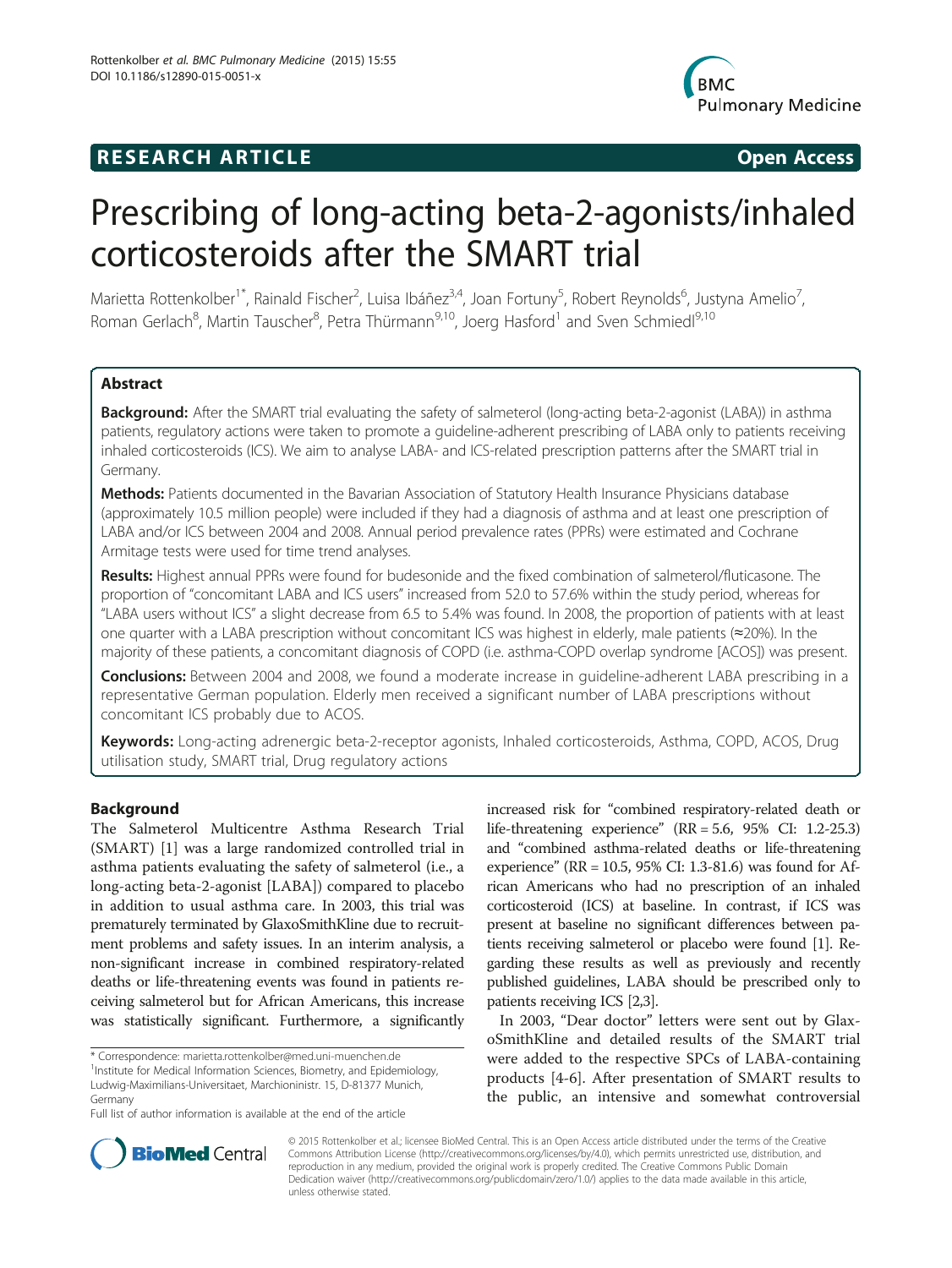discussion occurred between the stakeholders [[7](#page-8-0)]. In 2005, information for health care providers were sent out by the FDA stating that LABA should be prescribed to asthma patients only if other medicines, including low-or-medium dose ICS, do not control asthma [\[8-10](#page-8-0)] and a 'Black box' warning on LABA was imposed by the FDA [\[11,12\]](#page-8-0). In Germany, the national drug regulatory authority ("BfArM") published in August 2003 a statement [\[13\]](#page-8-0) presenting results of the SMART trial and pointing out the need for a guideline-adherent treatment [[14\]](#page-8-0). In 2006, it was decided to add warnings similar to those made by the FDA to product labelling of LABA compounds in Germany, too [[15](#page-8-0)].

Taking into account the essential need for a concomitant ICS usage in patients receiving LABA, fixed combination of LABA/ICS might be considered as a meaningful treatment option for patients with asthma and respective recommendations were made by the FDA [[16,17\]](#page-8-0) and by several guidelines [[3,17,18\]](#page-8-0).

Despite the importance of obtaining a reliable picture of real-life prescription behaviour after the SMART trial and related regulatory actions, only a few data exists analysing changes in LABA- and ICS-related prescribing in detail [\[19,20\]](#page-8-0). Hence, we aim to analyse trends in prescriptions of LABA, ICS, and fixed combination drugs containing LABA and ICS between 2004 and 2008 using a German database covering 10.5 million people.

## Methods

### Study type and data source

A drug utilization study was conducted in the database of the Association of Statutory Health Insurance Physicians, Bavaria [\[21\]](#page-8-0). This population-based database covers all compulsorily insured persons of the Statutory Health Insurance. The database has existed since 2001 and covers 85% (i.e., 10.5 million people) of the total Bavarian population excluding those with a private health insurance. It compiles, based on accounting information of Bavarian physicians, the patient characteristics, diagnoses of both general practitioners and consultants, all performed medical services, and drug utilization of all outpatients. Diagnoses and patient characteristics are documented on a patient-related basis. All information is updated quarterly; i.e., for each diagnosis or prescription the quarter is documented in the database, rather than the actual prescription date. Prescriptions are only recorded in the database if they are filled at the pharmacy. The International Statistical Classification of Diseases and Related Health Problems terminology (ICD-10-GM) was used for coding diagnoses and the Anatomical Therapeutic Chemical classification system (ATC) for coding drugs [[22,23](#page-8-0)]. The study period included the years 2004–2008. All analyses were performed using anonymized administrative data only. Thus

an ethical approval is not needed in Germany. There was neither a data protection nor a legal basis to ask for an ethical review or approval. The data of the National Association of Statutory Health Insurance Physicians of Bavaria, Munich, Germany (KVB) was routinely collected on a legal basis. All authors had direct access to KVB anonymized raw data for statistical analyses. For this project a written agreement was signed between the Institute of Medical Information Sciences, Biometry, and Epidemiology (LMU Muenchen) and the Bavarian National Association of Statutory Health Insurance Physicians. Finally, all analyses were performed based on STROBE ("STrengthening the Reporting of OBservational studies in Epidemiology") guidelines and the researchers assured that data was handled properly and stored on secured servers.

#### Patient population

Patients having at least one ICD-10-GM diagnostic code of asthma (J45 ("Asthma") and/or J46 ("Status asthmaticus")) documented within the study period and at least one prescription of the following respiratory drugs within the study period were included: salmeterol (ATC code: R03AC12), formoterol (R03AC13), salmeterol and fluticasone (R03AK06), formoterol and beclometasone (R03AK27), formoterol and budesonide (R03AK28), beclometasone (R03BA01), budesonide (R03BA02), flunisolide (R03BA03), betamethasone (R03BA04), fluticasone (R03BA05), triamcinolone (R03BA06), mometasone (R03BA07), and ciclesonide (R03BA08). The index date was set as the quarter of the year of the first prescription of a drug of interest in the study period. Patients with an additional diagnosis of COPD (ICD-10-GM: J44 ["Other chronic obstructive pulmonary disease"]) were considered as patients with asthma-COPD overlap syndrome (ACOS).

#### Definition concomitant usage of LABA and ICS

If a patient received a fixed combination drug containing LABA and ICS, the respective quarter of the year was considered as a quarter with concomitant usage of LABA and ICS (irrespective of any other drugs). Concomitant usage of LABA and ICS could also be assured by prescribing both compounds separately, but in a close temporal relationship (usually at the same day in clinical routine). Taking into account a quarterly documentation of prescribed drugs, a separate prescription of both a LABA and an ICS compound was considered as concomitant usage of LABA and ICS if given in one quarter (irrespective of any other drugs). According to the pattern of LABA and ICS prescriptions, patients were assigned to the following five mutually exclusive categories: "concomitant LABA and ICS users", "switchers", "non-concomitant LABA and ICS users", "LABA users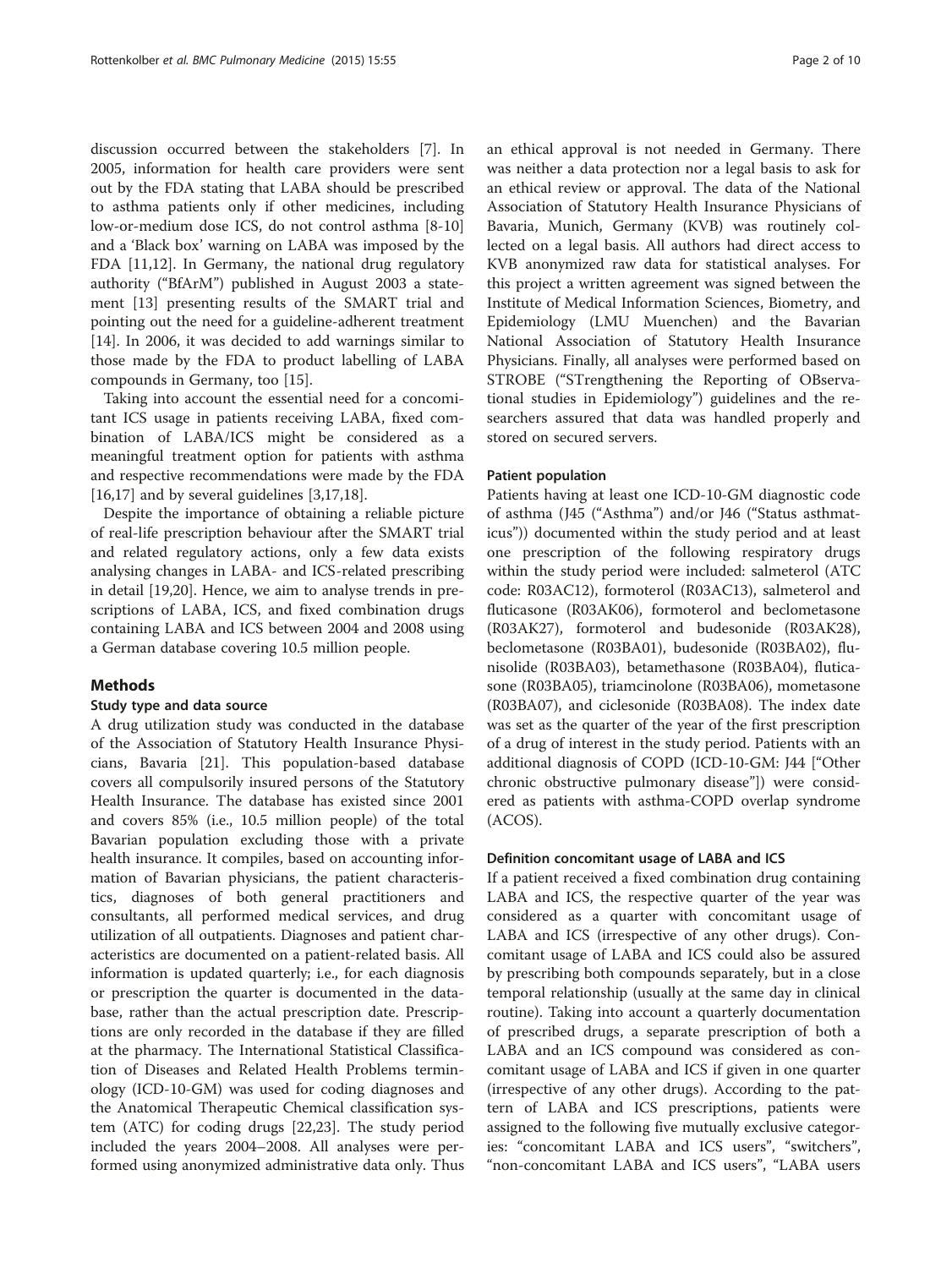without ICS", and "ICS users without LABA" (Table 1). "Switchers" were defined as patients with at least one prescription of concomitant LABA and ICS (fixed dose or separate prescription) in at least one quarter and at least one LABA prescription without ICS in at least one other quarter within a particular calendar year.

In a subgroup analysis, the following further stratification were performed for the category "concomitant LABA and ICS users": i) patients receiving LABA and ICS only in fixed inhalers ("combined inhaler"), ii) patients receiving LABA and ICS only in separate inhalers ("separate inhalers"); iii) patients with combinations (i.e., patients with at least one prescription of a fixed LABA/ICS device, and in addition a separate ICS- or a non-fixed LABA/ICS-prescription in the same or another quarter of the respective calendar year; "combinations"). All assignments to treatment groups were made on a calendar year basis.

#### Statistical analysis

Annual period prevalence rates (PPRs) were calculated using the number of patients with at least one prescription of interest during the year of interest (numerator) divided by the total number of compulsorily insured Bavarians at midyear of the year of interest (July, 1; denominator) [[24\]](#page-8-0). Annual PPRs per 10,000 persons were calculated stratified by age (ten-year age groups [0–9 years, 10–19 years, 20–29 years, […], 90+ years]), sex, and compound. For the five patient categories ("concomitant LABA and ICS users", "switchers", "non-concomitant LABA and ICS users", "LABA users without ICS", and "ICS users without LABA") and the subgroup categories "combined inhalers", "separate inhalers", and "combinations" the number of patients and proportions were calculated and stratifications by age, sex, and calendar year were

#### Table 1 Treatment categories

|                                   | At least one prescription in at least one quarter<br>within a particular calendar year |                  |                  |  |  |  |  |  |
|-----------------------------------|----------------------------------------------------------------------------------------|------------------|------------------|--|--|--|--|--|
| Category                          | LABA & ICS (fixed or non-<br>fixed in the same quarter)                                | LABA<br>(no ICS) | ICS<br>(no LABA) |  |  |  |  |  |
| Concomitant<br>LABA/ICS users     | X                                                                                      |                  | Possible*        |  |  |  |  |  |
| Switchers                         | X                                                                                      | X                | Possible**       |  |  |  |  |  |
| Non-concomitant<br>LABA/ICS users |                                                                                        | X                | $X^{**}$         |  |  |  |  |  |
| I ABA users<br>without ICS        |                                                                                        | X                |                  |  |  |  |  |  |
| ICS users without<br>I ABA        |                                                                                        |                  | $X^*$            |  |  |  |  |  |

\*in up to all quarters of a particular calendar year, \*\*except from the quarters with a LABA only prescription in up to all quarters of a particular calendar year.

performed. All time trend analyses were performed using the Cochrane Armitage test. All statistical calculations were conducted using IBM SPSS Statistics Version 20.0 and GNU R Version 3.0.1 (<http://www.r-project.org/>).

## Results

## Period prevalence rates

Within the study period, the highest annual PPRs were found for budesonide (between 75.6 and 90.6 per 10,000 persons) and the fixed combination of salmeterol/fluticasone (between 62.1 and 73.1 per 10,000 persons). In contrast, the lowest PPRs were observed for mometasone (between 0.1 and 1.8 per 10,000 persons, Additional file [1](#page-7-0): Table S1). From 2004 to 2008, a significant increase in PPRs was revealed for formoterol, fixed combinations of salmeterol/fluticasone, formoterol/beclometasone, formoterol/ budesonide, and the ICS beclometasone and budesonide. For all remaining drugs including salmeterol, a decrease was found between 2004 and 2008 (all p-values <0.0001; Figure [1\)](#page-3-0). In addition, a slight decrease was found for salmeterol/fluticasone (between 2005 and 2008), and for formoterol and formoterol/budesonide (between 2007 and 2008).

## Analysis of concomitant LABA and ICS usage

In total, 307,358 patients (approximately 2.9% out of all insured people) with a documented diagnosis of asthma or status asthmaticus were treated with at least one drug of interest in 2008. The highest proportion (57.6%) of patients was classified as "concomitant LABA and ICS users" followed by "ICS users without LABA" (31.4%, Table [2\)](#page-3-0).

The proportion of asthma patients classified as "concomitant LABA and ICS users" increased from 52.0% (2004) to 57.6% (2008, p < 0.0001), whereas the proportion of patients classified as "LABA users without ICS" decreased from 2004 onwards (2004: 6.5%; 2008: 5.4%, p < 0.0001). The proportion of "switchers" decreased slightly during the study period (2004: 5.4%; 2008: 4.8%, p < 0.0001) and the proportion of "nonconcomitant LABA and ICS users" increased slightly during the study period (2004: 0.55%; 2008: 0.63%, p = 0.0020). For patients classified as "ICS users without LABA", we found a decrease within the study period (2004: 35.6%; 2008:31.4%, p < 0.0001, Table [3\)](#page-4-0).

The age and sex distribution (for the year 2008) for each treatment category is presented in Table [2](#page-3-0). The mean age was the lowest in the "ICS users without LABA" group with 37.5 (standard deviation (SD): 24.9) years and the highest in the "switchers" group with 59.1 (SD: 17.8) years. In each group, more than half of all patients were females. In the "non-concomitant LABA and ICS users" group, the proportion of females was the highest (61.2%).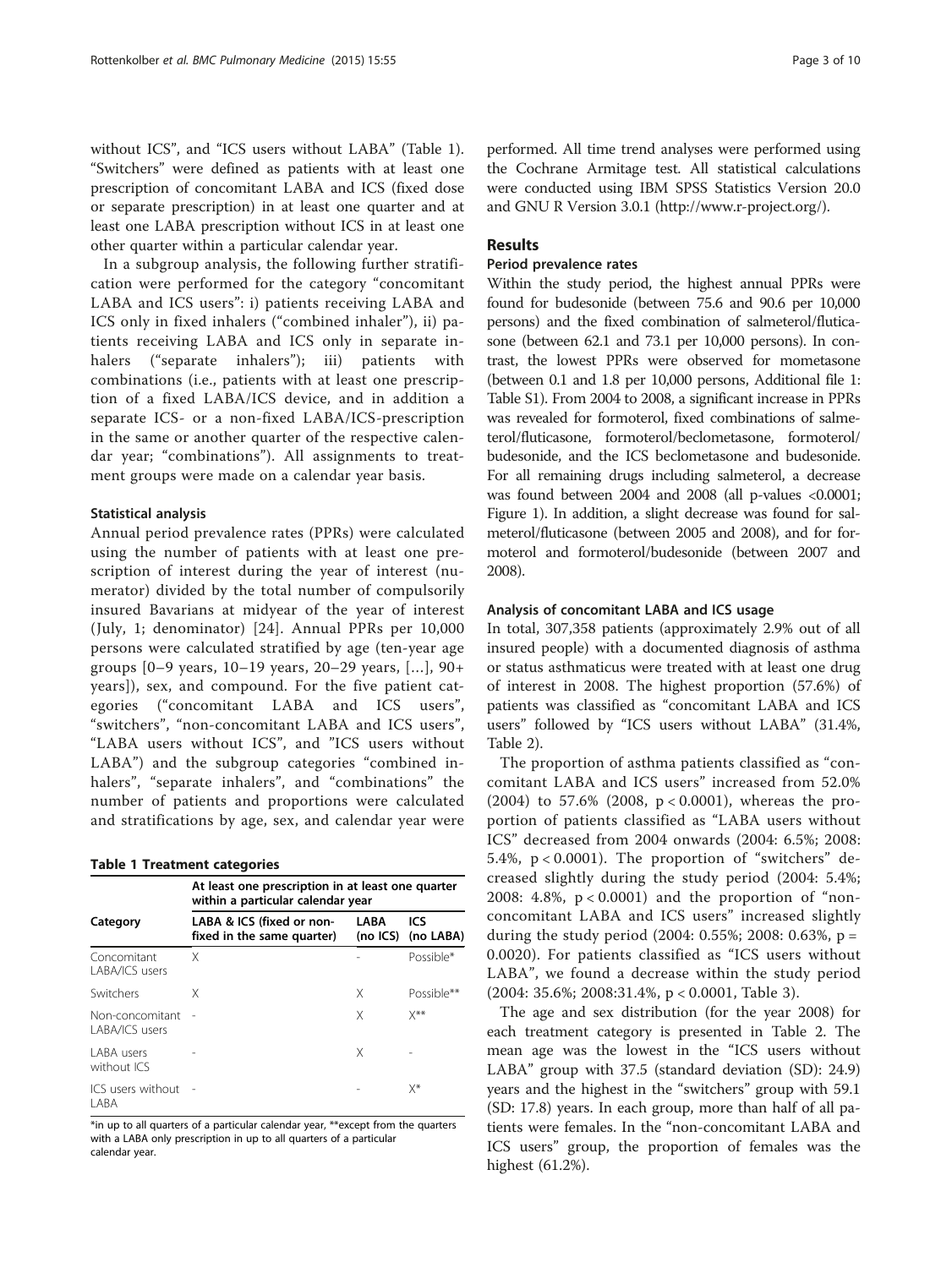<span id="page-3-0"></span>

The proportion of patients with at least one LABA prescription without concomitant ICS (combined analysis of "LABA users without ICS", "non-concomitant LABA and ICS users", "switchers") was the lowest (1.3%) in the age group 0–9 years, increased continuously over the age groups, peaked in patients aged 80–89 years (19.1%) and was followed by a small decrease for patients in the age group "90+" years (18.8%, Table [4\)](#page-4-0). Regarding sex-related differences, the proportion of patients with at least one LABA prescription without concomitant ICS was slightly higher in men reaching more than 20% in men aged over 70 years (70–79 years: 20.3%, 80–89 years: 21.3%, "90+": 21.4%; Table [4](#page-4-0)). In these elderly male patients, a concomitant diagnosis of COPD (i.e. asthma-COPD overlap syndrome) was present in 76.8% (Additional file [1:](#page-7-0) Table S2).

## Concomitant LABA and ICS users – fixed combination versus separate inhalers

Out of all "concomitant LABA and ICS users", the proportion of patients receiving LABA and ICS only in a fixed inhaler device ("combined inhaler") was high and increased significantly from 82.2% to 85.7% within the study period (p < 0.0001, Table [5](#page-5-0)).

The fraction of patients receiving at least one prescription of a fixed LABA/ICS device, and in addition a separate ICS- or a non-fixed LABA/ICS-prescription ("combinations") decreased from 5.7% to 4.9% ( $p <$ 0.0001). On the other hand, patients classified as "concomitant LABA and ICS users" receiving LABA and ICS only in separate inhalers decreased significantly from 12.1% to 9.5% (p < 0.0001, Table [5](#page-5-0)). The proportion of those patients with two separate inhalers was highest in

Table 2 Age and sex distribution for the different treatment groups ("concomitant LABA and ICS users", "switchers", "non-concomitant LABA and ICS users", "LABA users without ICS", "ICS users without LABA") for the year 2008

|                                                        | <b>Concomitant LABA and ICS</b><br>users | <b>Switchers</b>    | Non-concomitant LABA and ICS<br>users | LABA users without<br>ICS | ICS users without<br>LABA |
|--------------------------------------------------------|------------------------------------------|---------------------|---------------------------------------|---------------------------|---------------------------|
| N(%)                                                   | 177,159 (57.6%)                          | 14,899<br>$(4.8\%)$ | 1,936 (0.6%)                          | 16,749 (5.4%)             | 96,615 (31.4%)            |
| <b>Age in years</b> $49.1 \pm 21.9$<br>(mean $\pm$ SD) |                                          | $59.1 + 17.8$       | $554 + 202$                           | $58.0 + 19.3$             | $37.5 + 24.9$             |
| <b>Females</b><br>(n [%])                              | 98,071 (55.4%)                           | 8.258<br>$(55.4\%)$ | 1,184 (61.2%)                         | 8,705 (52.0%)             | 52,907 (54.8%)            |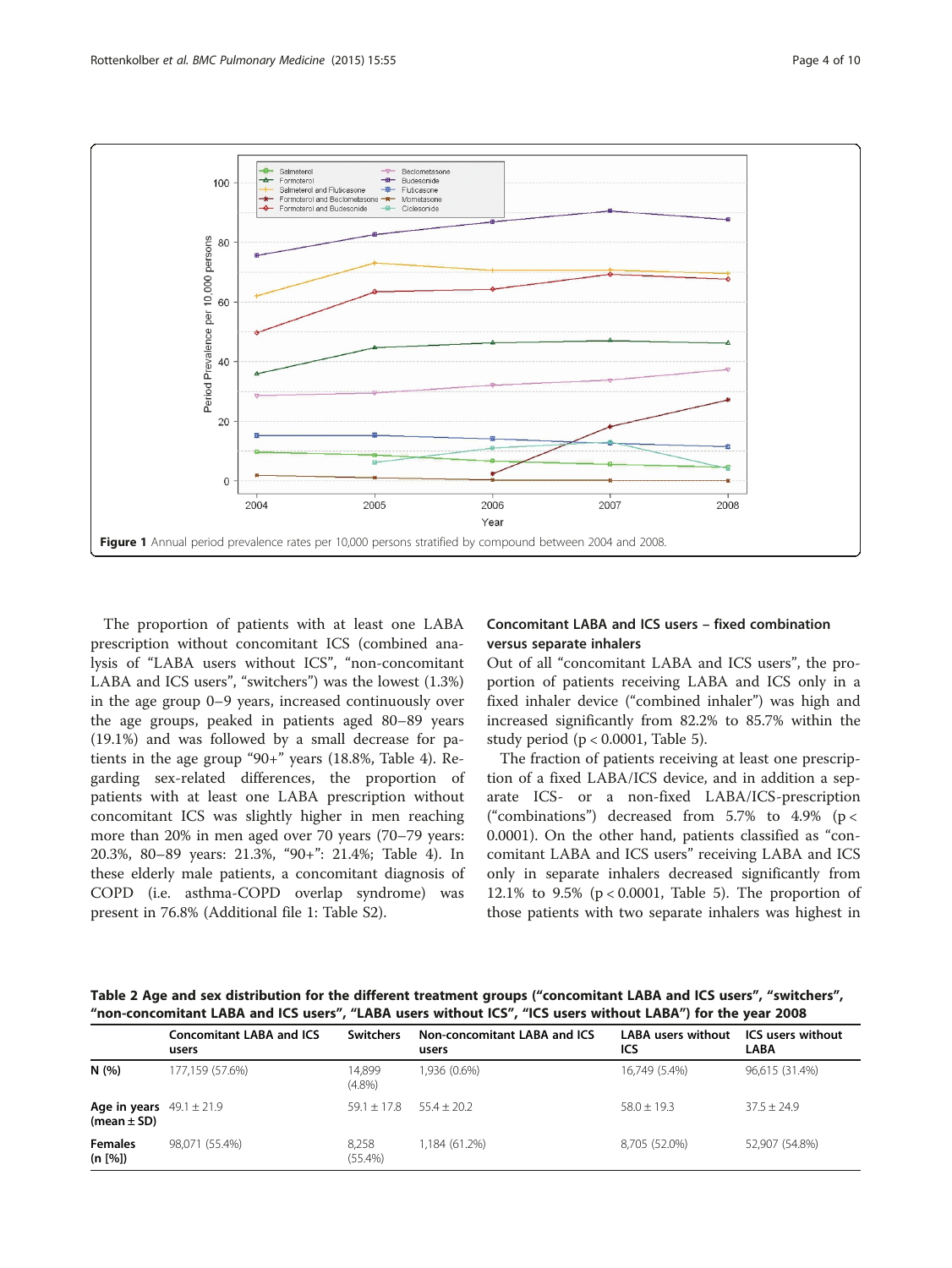<span id="page-4-0"></span>Table 3 Proportion of patients stratified by treatment group ("concomitant LABA and ICS users", "Switchers", "non-concomitant LABA and ICS users", "LABA users without ICS", "ICS users without LABA") for the years 2004 to 2008

|                                       | Year            |                 |                 |                 |                 |  |  |  |
|---------------------------------------|-----------------|-----------------|-----------------|-----------------|-----------------|--|--|--|
|                                       | 2004            | 2005            | 2006            | 2007            | 2008            |  |  |  |
| <b>Concomitant LABA and ICS users</b> | 123,873 (52.0%) | 152,857 (54.6%) | 152,418 (53.3%) | 172,225 (55.3%) | 177,159 (57.6%) |  |  |  |
| <b>Switchers</b>                      | 12,785 (5.4%)   | 13,266 (4.7%)   | 14,207 (5.0%)   | 14,446 (4.6%)   | 14,899 (4.8%)   |  |  |  |
| Non-concomitant LABA and ICS users    | 1,314 (0.6%)    | 1,686 (0.6%)    | 1,992 (0.7%)    | 1,896 (0.6%)    | 1,936 (0.6%)    |  |  |  |
| <b>LABA users without ICS</b>         | 15,612 (6.5%)   | 19,200 (6.9%)   | 18,193 (6.4%)   | 17,810 (5.7%)   | 16,749 (5.4%)   |  |  |  |
| <b>ICS users without LABA</b>         | 84,818 (35.6%)  | 92,970 (33.2%)  | 99,334 (34.7%)  | 105,252 (33.8%) | 96,615 (31.4%)  |  |  |  |

men and women between ages of 50 and 79 years and no differences were found for sex (Table [6\)](#page-5-0).

## **Discussion**

In our study, we found a slightly improved guideline adherence in asthma patients in terms of i.) a moderate increase of concomitant LABA and ICS prescriptions (including both fixed combination drugs and separate drugs) and ii.) a slight increase of LABA/ICS fixed combination drugs between 2004 and 2008. Nevertheless, a relevant number of patients received LABA at least in one quarter without a concomitant ICS prescription

(2004: 12.5%; 2008: 10.9% [including switchers, nonconcomitant LABA/ICS users, LABA users without ICS]) or received non-fixed LABA/ICS treatment (2004: 12.1%; 2008: 9.5% [concomitant LABA and ICS users receiving LABA and ICS in separate inhalers]). Both issues were most frequently present in elderly men.

#### LABA usage & Non-concomitant LABA/ICS usage

For formoterol we found a PPR increase between 2004 and 2007 followed by a slight decrease in 2008 whereas for salmeterol, a distinct year-by-year decrease was found between 2004 and 2008. Despite the fact, that the

Table 4 Proportion of patients stratified by age group, sex, and treatment group ("concomitant LABA and ICS users", "switchers", "non-concomitant LABA and ICS users", "LABA users without ICS", "ICS users without LABA") for the year 2008\*

| Age<br>group | <b>Concomitant LABA</b><br>and ICS users |                   | <b>Switchers</b> |               | Non-<br>concomitant<br><b>LABA and ICS</b><br>users |              | <b>LABA</b> users<br>without ICS |                  | <b>ICS users without</b><br><b>LABA</b> |                  | <b>All LABA/ICS</b><br>treatment categories |                    |
|--------------|------------------------------------------|-------------------|------------------|---------------|-----------------------------------------------------|--------------|----------------------------------|------------------|-----------------------------------------|------------------|---------------------------------------------|--------------------|
|              | Male                                     | Female            | Male             | Female        | Male                                                | Female       | Male                             | Female           | <b>Male</b>                             | Female           | <b>Male</b>                                 | Female             |
| $0-9$        | 4,242<br>(25.2%)                         | 2,288<br>(24.2%)  | 103<br>(0.6%)    | 53<br>(0.6% ) | 36<br>(0.2%)                                        | 20<br>(0.2%) | 95 (0.6%)                        | 32<br>(0.3%)     | 12,376<br>$(73.4\%)$                    | 7,053<br>(74.7%) | 16,852<br>$(100\%)$                         | 9,446<br>$(100\%)$ |
| 10-19        | 10,347                                   | 7,060             | 247              | 151           | 60                                                  | 47           | 434                              | 294              | 7,095                                   | 5,035            | 18,183                                      | 12,587             |
|              | $(56.9\%)$                               | $(56.1\%)$        | $(1.4\%)$        | $(1.2\%)$     | (0.3%)                                              | (0.4% )      | $(2.4\%)$                        | (2.3%)           | $(39.0\%)$                              | $(40.0\%)$       | $(100\%)$                                   | $(100\%)$          |
| 20-29        | 6,660                                    | 8,014             | 214              | 329           | 23                                                  | 48           | 448                              | 401              | 3,123                                   | 4,385            | 10,468                                      | 13,177             |
|              | $(63.6\%)$                               | $(60.8\%)$        | $(2.0\%)$        | (2.5%)        | $(0.2\%)$                                           | (0.4% )      | $(4.3\%)$                        | $(3.0\%)$        | (29.8%)                                 | (33.3%)          | $(100\%)$                                   | $(100\%)$          |
| 30-39        | 7,972                                    | 10,363            | 386              | 585           | 54                                                  | 101          | 579                              | 698              | 3,758                                   | 5,914            | 12,749                                      | 17,661             |
|              | (62.5%)                                  | (58.7%)           | $(3.0\%)$        | (3.3%)        | (0.4% )                                             | (0.6%)       | $(4.5\%)$                        | $(4.0\%)$        | (29.5%)                                 | (33.5%)          | $(100\%)$                                   | $(100\%)$          |
| 40-49        | 11,503                                   | 16,413            | 790              | 1,129         | 95                                                  | 179          | 904                              | 1,224            | 4,916                                   | 8,222            | 18,208                                      | 27,167             |
|              | $(63.2\%)$                               | (60.4%)           | $(4.3\%)$        | $(4.2\%)$     | $(0.5\%)$                                           | (0.7%        | $(5.0\%)$                        | $(4.5\%)$        | $(27.0\%)$                              | (30.3%)          | $(100\%)$                                   | $(100\%)$          |
| 50-59        | 10,310                                   | 15,611            | 1,000            | 1,494         | 112                                                 | 209          | 1,126                            | 1,436            | 3,962                                   | 7,261            | 16,510                                      | 26,011             |
|              | (62.4%)                                  | $(60.0\%)$        | $(6.1\%)$        | (5.7%)        | (0.7%                                               | (0.8% )      | $(6.8\%)$                        | (5.5%)           | $(24.0\%)$                              | (27.9%)          | $(100\%)$                                   | $(100\%)$          |
| 60-69        | 12,488                                   | 16,885            | 1,659            | 1,921         | 148                                                 | 242          | 1,779                            | 1,794            | 4,208                                   | 7,464            | 20,282                                      | 28,306             |
|              | $(61.6\%)$                               | (59.7%)           | $(8.2\%)$        | $(6.8\%)$     | (0.7%                                               | (0.9%        | $(8.8\%)$                        | $(6.3\%)$        | (20.7%)                                 | $(26.4\%)$       | $(100\%)$                                   | $(100\%)$          |
| 70-79        | 11,291                                   | 14,340            | 1,673            | 1,780         | 180                                                 | 229          | 1,868                            | 1,770            | 3,294                                   | 5,445            | 18,306                                      | 23,564             |
|              | (61.7%)                                  | $(60.9\%)$        | $(9.1\%)$        | $(7.6\%)$     | $(1.0\%)$                                           | $(1.0\%)$    | $(10.2\%)$                       | (7.5%)           | $(18.0\%)$                              | $(23.1\%)$       | $(100\%)$                                   | $(100\%)$          |
| 80-89        | 4,071                                    | 6,632             | 547              | 777           | 44                                                  | 102          | 766                              | 972              | 934                                     | 1,986            | 6,362                                       | 10,469             |
|              | $(64.0\%)$                               | $(63.3\%)$        | $(8.6\%)$        | (7.4%)        | (0.7%                                               | $(1.0\%)$    | $(12.0\%)$                       | (9.3%)           | (14.7%)                                 | $(19.0\%)$       | $(100\%)$                                   | $(100\%)$          |
| $90+$        | 204<br>(65.2%)                           | 465<br>$(63.1\%)$ | 22<br>$(7.0\%)$  | 39<br>(5.3%)  | $\Omega$                                            | 7<br>(0.9%   | 45<br>$(14.4\%)$                 | 84<br>$(11.4\%)$ | 42<br>$(13.4\%)$                        | 142<br>(19.3%)   | 313<br>$(100\%)$                            | 737<br>$(100\%)$   |
| Total        | 79,088                                   | 98,071            | 6,641            | 8,258         | 752                                                 | 1,184        | 8,044                            | 8,705            | 43,708                                  | 52,907           | 138,233                                     | 169,125            |
|              | (57.2%)                                  | $(58.0\%)$        | $(4.8\%)$        | (4.9%)        | $(0.5\%)$                                           | (0.7%        | $(5.8\%)$                        | $(5.1\%)$        | $(31.6\%)$                              | (31.3%)          | $(100\%)$                                   | $(100\%)$          |

\*LABA/ICS treatment categories percentage values were calculated for each age group and sex separately.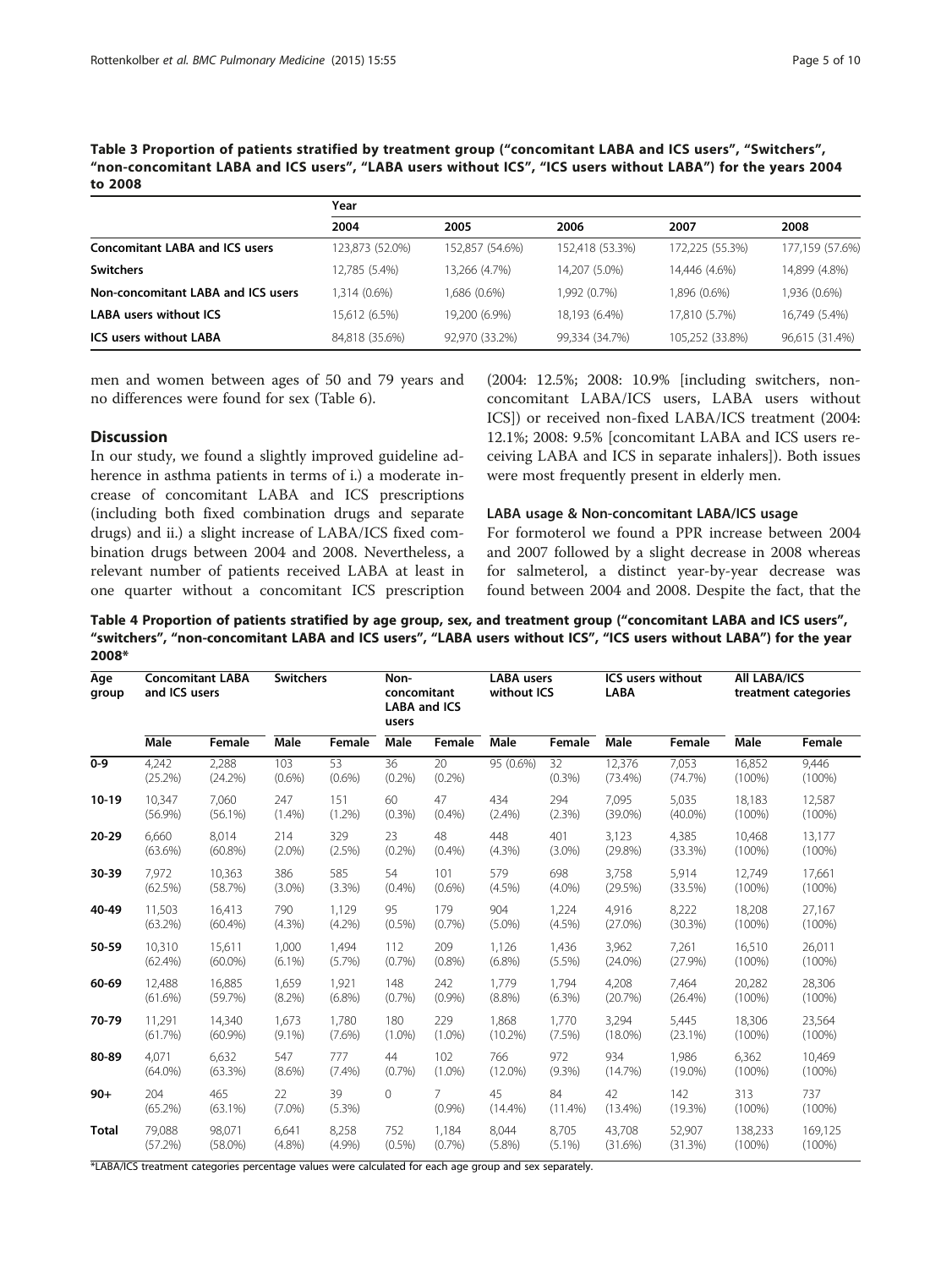|                                        | Year            |                 |                 |                 |                 |  |  |  |
|----------------------------------------|-----------------|-----------------|-----------------|-----------------|-----------------|--|--|--|
|                                        | 2004            | 2005            | 2006            | 2007            | 2008            |  |  |  |
| Combined inhalers [fixed LABA/ICS]     | 101,814 (82.2%) | 126,347 (82.7%) | 126,301 (82.9%) | 145,464 (84.5%) | 151,784 (85.7%) |  |  |  |
| Separate inhalers [non-fixed LABA/ICS] | 15,044 (12.1%)  | 18,490 (12.1%)  | 17.767 (11.7%)  | 17,930 (10.4%)  | 16,750 (9.5%)   |  |  |  |
| <b>Combinations</b>                    | 7.015 (5.7%)    | 8,020 (5.2%)    | 8,350 (5.5%)    | 8.831 (5.1%)    | 8,625 (4.9%)    |  |  |  |

<span id="page-5-0"></span>Table 5 "Concomitant LABA and ICS users" stratified by inhaler type for the years 2004 to 2008: "Combined Inhalers", "Separate Inhalers", "Combinations"

German drug regulatory authority has been discussed LABA in general as a drug class for which concomitant ICS prescribing is needed [\[7\]](#page-8-0), our data cannot exclude a shift in LABA prescriptions in terms of stopping salmeterol and initiating formoterol prescribing (without ICS) in individual patients. For formoterol, an earlier onset of bronchodilative effects compared to salmeterol is wellknown [\[20](#page-8-0)] and might explain a switch from salmeterol to formoterol. However, a lacking prescribing of ICS to asthma patients receiving formoterol has to be considered as guideline-violating prescription behaviour, too. By conducting a combined analysis of formoterol and salmeterol, we found a PPR increase between 2004 (45.2 per 10,000 persons) and 2008 (50.6 per 10,000 persons; data not shown). Furthermore, only a small proportion of patients received LABA without ICS ("switchers", "non-concomitant LABA and ICS users" and "LABA users without ICS") and the proportion of patients classified into these categories decreased between 2004 and 2008.

Similar to our combined analysis of formoterol and salmeterol, [[19](#page-8-0)] a slight increase of the absolute number of LABA prescriptions was found in Italian asthma patients between 2006 and 2008. On the other hand, the proportion of asthmatic children receiving LABA decreased distinctly between 2001 and 2006 in a Scottish study [[13\]](#page-8-0). Regarding the United States, the proportion of treatment visits with a LABA prescription without concomitant steroids decreased between 2004 and 2008 and reached less than 1% in 2008 [[25\]](#page-8-0). Our data suggest a higher proportion of patients receiving LABA without ICS but methodological differences might have contributed to these discrepant results. Whereas Higashi et al. [[25\]](#page-8-0) calculated the proportion of visits for a particular prescription category out of all visits (including visits without LABA or ICS prescriptions) we analysed the proportion of a particular patient category based on prescriptions within one year out of all patients having at least one prescription of interest not mentioning the number of treatment visits.

## Concomitant LABA/ICS usage & Fixed LABA/ICS combination drugs

In our study, the proportion of concomitant LABA/ICS users increased from 52.0% to 57.6% between 2004 and 2008. The observed increase could be related to an increased prescribing of i.) ICS to patients receiving LABA, ii.) LABA to patients receiving ICS, or iii.) fixed LABA/ICS combinations. It is worth mentioning, that all three potential changes in prescription behaviour

Table 6 Concomitant LABA and ICS users stratified by age group, sex, and inhaler type ("Combined Inhalers", "Separate Inhalers", "Combinations") for the year 2008\*

|              | <b>Combined Inhalers</b><br>[fixed LABA/ICS] |                | Separate Inhalers<br><b>Inon-fixed LABA/ICSI</b> |               | <b>Combinations</b> |              | All concomitant<br><b>LABA/ICS categories</b> |               |
|--------------|----------------------------------------------|----------------|--------------------------------------------------|---------------|---------------------|--------------|-----------------------------------------------|---------------|
| Age group    | Male                                         | Female         | Male                                             | Female        | <b>Male</b>         | Female       | Male                                          | Female        |
| $0-9$        | 3,262 (76.9%)                                | 1,735 (75.8%)  | 219 (5.2%)                                       | 135 (5.9%)    | 761 (17.9%)         | 418 (18.3%)  | 4,242 (100%)                                  | 2,288 (100%)  |
| $10-19$      | 9,121 (88.2%)                                | 6,208 (87.9%)  | 550 (5.3%)                                       | 422 (6.0%)    | 676 (6.5%)          | 430 (6.1%)   | 10,347 (100%)                                 | 7,060 (100%)  |
| $20 - 29$    | 6,052 (90.9%)                                | 7,208 (89.9%)  | 436 (6.5%)                                       | 525 (6.6%)    | 172 (2.6%)          | 281 (3.5%)   | 6,660 (100%)                                  | 8,014 (100%)  |
| 30-39        | 7,053 (88.5%)                                | 9,034 (87.2%)  | 669 (8.4%)                                       | 885 (8.5%)    | 250 (3.1%)          | 444 (4.3%)   | 7,972 (100%)                                  | 10,363 (100%) |
| 40-49        | 10,015 (87.1%)                               | 14,110 (86.0%) | 1,102 (9.6%)                                     | 1,515 (9.2%)  | 386 (3.4%)          | 788 (4.8%)   | 11,503 (100%)                                 | 16,413 (100%) |
| 50-59        | 8,777 (85.1%)                                | 13,239 (84.8%) | 1,120 (10.9%)                                    | 1,624 (10.4%) | 413 (4.0%)          | 748 (4.8%)   | 10,310 (100%)                                 | 15,611 (100%) |
| 60-69        | 10,454 (83.7%)                               | 14,200 (84.1%) | 1,545 (12.4%)                                    | 1,906 (11.3%) | 489 (3.9%)          | 779 (4.6%)   | 12,488 (100%)                                 | 16,885 (100%) |
| 70-79        | 9,428 (83.5%)                                | 12,121 (84.5%) | 1,368 (12.1%)                                    | 1,594 (11.1%) | 495 (4.4%)          | 625 (4.4%)   | 11,291 (100%)                                 | 14,340 (100%) |
| 80-89        | 3,469 (85.2%)                                | 5,712 (86.1%)  | 433 (10.6%)                                      | 650 (9.8%)    | 169 (4.2%)          | 270 (4.1%)   | 4,071 (100%)                                  | 6,632 (100%)  |
| $90+$        | 178 (87.3%)                                  | 408 (87.7%)    | 17 (8.3%)                                        | 35 (7.5%)     | $9(4.4\%)$          | 22 (4.7%)    | 204 (100%)                                    | 465 (100%)    |
| <b>Total</b> | 67,809 (85.7%)                               | 83,975 (85.6%) | 7,459 (9.4%)                                     | 9,291 (9.5%)  | 3,820 (4.8%)        | 4,805 (4.9%) | 79,088 (100%)                                 | 98,071 (100%) |

\*Concomitant LABA/ICS treatment categories percentage values were calculated for each age group and sex separately.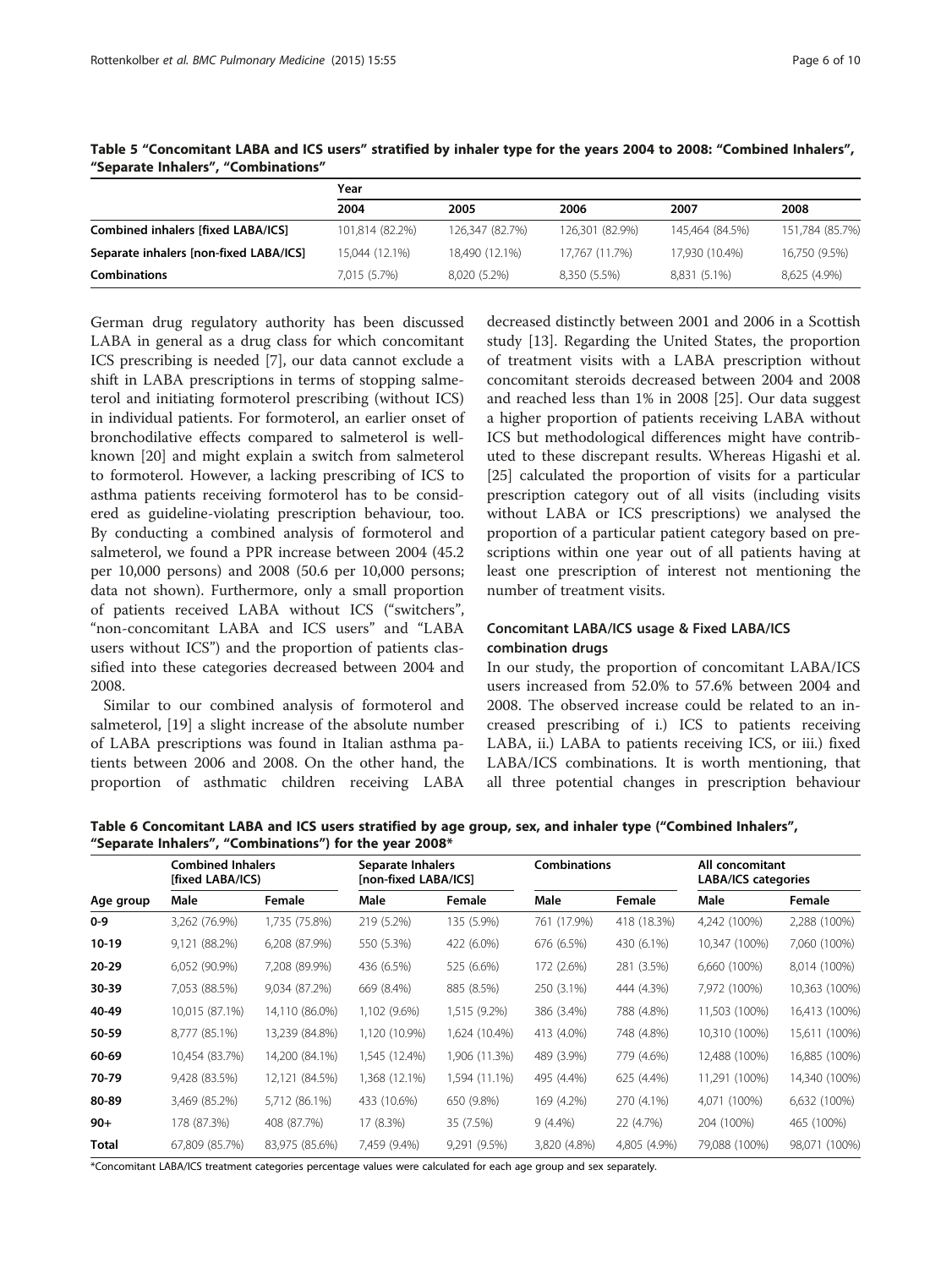would be in accordance to guidelines [\[3\]](#page-8-0). Regarding the proportion of patients with fixed LABA/ICS combination, we found an increase between 2004 and 2008 (82.2% versus 85.7%) out of all "concomitant LABA and ICS users". In comparison [\[25](#page-8-0)], LABA and ICS were prescribed concomitantly (fixed combination drug and separate compounds) in the United States in approximately 20% to 30% of asthma treatment visits. Out of these patients, 99% received a fixed combination of LABA/ ICS [\[25](#page-8-0)].

Regarding a compound specific analysis of fixed combination drugs, we found a PPR increase of between 12.1% (salmeterol/fluticasone) and 49.8% (formoterol/ beclometasone [2007–2008]) within the study period. In comparison, prescriptions of fixed salmeterol/fluticasone combination for Italian asthma patients increased between 2006 and 2008 by 45% whereas for formoterolcontaining fixed combinations, a much more pronounced increase by 137% was found [[19\]](#page-8-0). In a combined analysis of salmeterol- and formoterolcontaining fixed combinations, more than a doubling was found for the proportion of children receiving LABA/ICS in Scotland between 2001 and 2006 [\[13](#page-8-0)]. On a European level [[26\]](#page-8-0), a 50% increase of fixed LABA/ICS combination drug prescriptions was found between 2005 and 2009.

Regarding age- and sex-stratified analyses (year 2008), the highest proportion of patients with at least one LABA prescription without concomitant ICS (combined analysis of "LABA users without ICS", "non-concomitant LABA and ICS users", "switchers") was found in elderly men. The "lack" of ICS prescribing in these elderly men receiving LABA might be related to a relevant COPD drug burden (i.e. asthma-COPD overlap syndrome). However, not prescribing ICS to ACOS patients on a regular base might be reasonable regarding most recent data [[27\]](#page-8-0).

## Gap between guidelines/regulatory decisions and clinical practice

The knowledge gap between research and clinical practice is a well-known problem and a wide range of interventions has been evaluated. To sum up the available evidence, multifaceted, interactive approaches (e.g. audits and feedback, workshops, reminders) seems to be more effective than passive, single interventions (e.g. educational materials [\[28,29\]](#page-8-0)). For asthma, several strategies for improving knowledge translation have been evaluated. For example, a multiple level intervention was conducted in Canada including the individual patient, the practice, and the health system level. By implementing six guideline-based care elements including e.g. spirometry measurement, asthma controller therapy, and self-management action plans, a significant improvement

of relevant clinical endpoints (e.g. reduced number of urgent / emergent healthcare visits [[30](#page-8-0)]) was found. Furthermore, the proportion of patients receiving LABA/ICS combination therapy increased, but unfortunately, results for LABA monotherapy were not reported in this study. Most recently, electronic tools were examined to promote knowledge translation at physician and patient level, but further studies are needed to clarify the impact of these approaches [[31,32](#page-8-0)] in particular regarding their impact on improving guideline-adherent prescription behaviour.

In Germany, a nationwide disease management program (DMP) for patients with asthma was implemented in 2006 including e.g. regular visits, individual action plans, and regular feedback to coordinating general practitioners [[33\]](#page-8-0). By analysing annual trends of asthma treatment for patients included in this DMP between 2006 and 2010, a guideline-adherent prescribing was found in the majority of patients. Nevertheless, a small but slightly increasing proportion of patients has received LABA monotherapy (2006: 2.1%, 2010: 3.5%). As already discussed for our study, this finding could be related to a concomitant diagnosis of COPD which was present in 2.8% to 5.2% of DMP patients [\[33](#page-8-0)].

Regarding the impact of regulatory actions on prescribing behaviour in daily practice, only a few wellconducted studies are available. In a systematic review, no final conclusion regarding the impact of safetyrelated regulatory actions could be made due to inadequate study designs and heterogeneity in analyses and outcome measures [\[34\]](#page-8-0). In particular, confounding factors are of outstanding importance but difficult to adjust for hampering a valid estimate of the actual impact of a particular regulatory action. By comparing the impact of different information included in a "Dear doctor" letter, "simple" information (dose limit) has been considered by physicians more frequently compared to "complex" information (QT prolongation due to drug-drug interactions) [\[35](#page-8-0)]. Taken into account the more or less "simple" message of asthma guidelines and SMART-related regulatory actions, a guideline adherent prescribing of LABA and ICS seems achievable. Due to confounding factors (e.g. disease management program for asthma patients) and the complexity of treatment decision making, we were unable to quantify the actual impact of the SMART trial publication and/or SMART-related drug regulatory actions on prescribing behaviour.

#### Strengths & limitations

Our study has several strengths worth noting. First, the database covers a population of about 10.5 million people and represents 85% of the inhabitants of Bavarian (the largest federal state of Germany). In addition, we were able to perform detailed analyses focusing on the presence or absence of concomitant ICS prescriptions in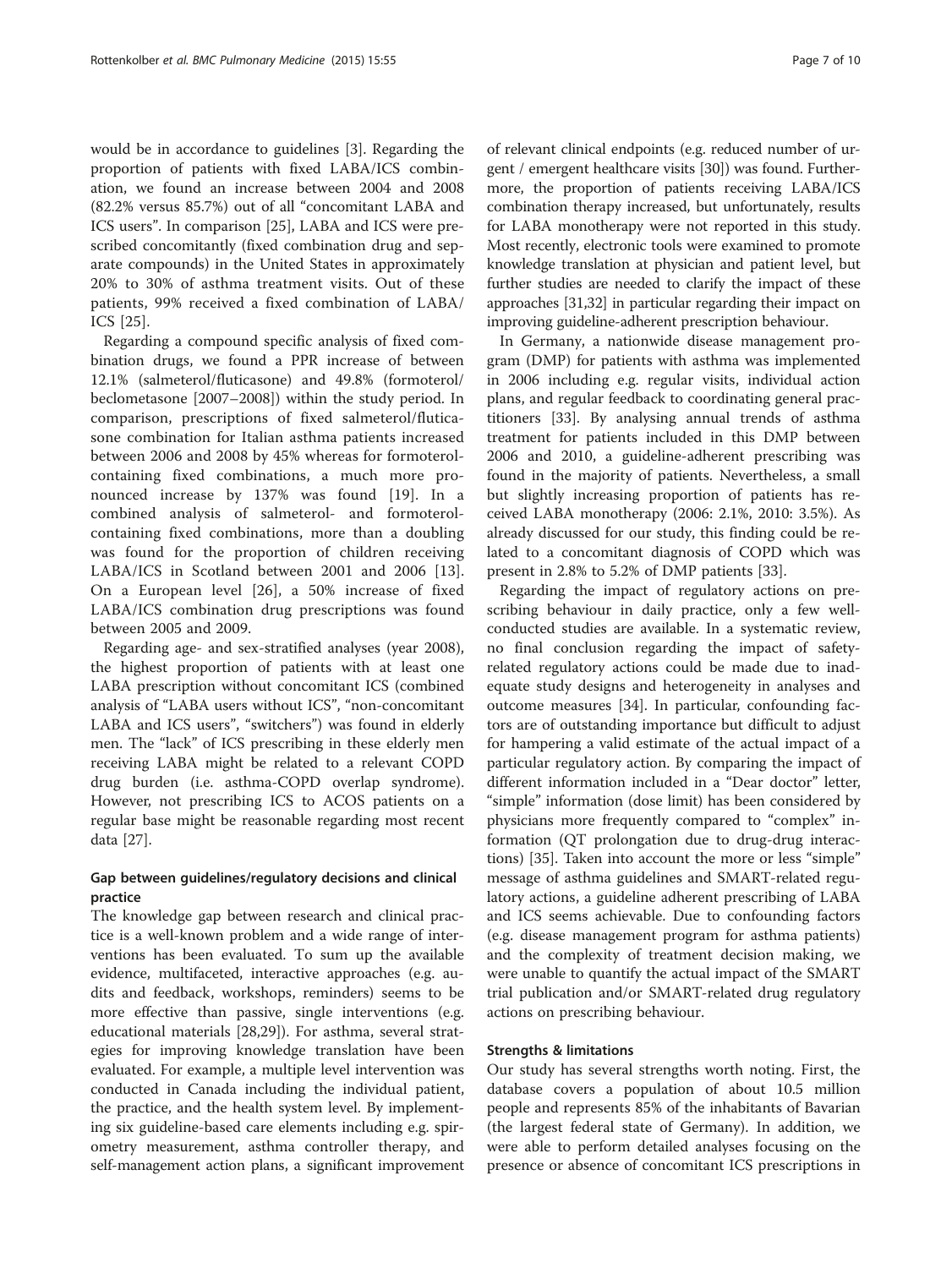<span id="page-7-0"></span>asthma patients receiving LABA. Furthermore, due to a 5-year period, we could analyse trends in PPRs as well as in LABA- and ICS-related prescription behaviour after the SMART trial. Despite these strengths, there are also several limitations regarding our study. Firstly, our analysis was limited to the years 2004 to 2008 and more recent changes in prescription behaviour should be taken into account. By comparing nationwide drug prescription data for the years 2008 and 2013 (irrespective of indication), for salmeterol a 72.5% decrease (2008: 9.1 Mio. DDD, 2013: 2.5 Mio. DDD), for formoterol a 22.2% increase (2008: 99.1 Mio. DDD, 2013: 121.1 Mio. DDD), for ICS a slight decrease of 4.0% (2008: 167.6 Mio. DDD, 2013: 160.9 Mio. DDD), and for fixed combinations of LABA/ICS a distinct increase of 28.7% (2008: 255.8 Mio. DDD, 2013: 329.2 Mio. DDD) were found [\[36,37\]](#page-8-0). Since our main aim was to conduct a comprehensive and more detailed analysis of LABA- and ICS-prescribing in asthma patients after the SMART trial, we decided to use a period covering most factors potentially influencing drug prescribing including publication and dissemination of SMART results and SMART-related drug regulatory actions. Secondly, the prescriptions are documented on a quarterly basis in the database meaning that all LABA and ICS prescriptions were counted as concomitant if they occurred in the same quarter irrespective of the actual prescription date. Hence, the proportion of concomitant LABA/ICS users is likely to be overestimated in our study. Thirdly, only patients with compulsory insurance are covered in our analyses and thus, by excluding patients with a private health insurance, a socioeconomic bias on our study results cannot be excluded. Fourthly, this study covers a Southern region of Germany and hence, generalizability of results to other German regions or to other countries is limited as reported for several other studies, too [[38,39\]](#page-8-0). However, by taking into account methodological differences, PPRs for LABA, ICS, and fixed combination of LABA/ICS found in our study showed a similar pattern and trend compared to national drug consumption data [\[36,](#page-8-0)[40\]](#page-9-0). Fifthly, by using prescription data only, prescribing quality can only roughly assessed due to missing individual data important for a clinical decision (e.g. lacking lung function parameter, detailed clinical history) and a substantial proportion of patients potentially given an incorrect diagnosis (i.e. asthma instead of COPD) [[41,42\]](#page-9-0).

## Conclusions

By analysing prescription data of a German population covering 10.5 million subjects, we found a slightly increased guideline adherence between 2004 and 2008. In elderly men, the proportion of patients receiving LABA and ICS non-concomitantly was highest but might be reasonable taking into account a concomitant diagnosis of COPD (i.e. ACOS). Due to the complexity of factors influencing prescription behaviour (e.g. guidelines, disease management programs), we were not able to quantify the actual impact of the publication or dissemination of the SMART trial results and/or related drug regulatory actions. Further studies are needed to analyse in detail the impact of "milestone" trials and related drug regulatory actions on real-life prescription behaviour.

## Additional file

[Additional file 1:](http://www.biomedcentral.com/content/supplementary/s12890-015-0051-x-s1.docx) Table S1. Annual period prevalence rates per 10,000 persons stratified by compound between 2004 and 2008. Table S2. Number and proportion of patients with an additional COPD diagnosis for the year 2008.

#### Abbreviations

ATC: Anatomical Therapeutic Chemical classification system; ICD-10-GM: International Classification of Diseases and Related Health Problems terminology (German Modification); ICS: Inhaled corticosteriod; LABA: Long-acting beta-2-agonist; PPR: Period prevalence rate; SD: Standard deviation; SMART: Salmeterol Multicentre Asthma Research Trial.

#### Competing interests

MR, RF, LI, RG, MT, PT, and JH have no conflicts of interest. SS reports personal fees (Rottapharm Madaus, Cologne, Germany) and reimbursement of travel costs for an investigator meeting (Bayer HealthCare AG, Leverkusen, Germany) outside the submitted work. JF is an employee of Novartis. JA is an employee of Amgen Ltd. RR is an employee and shareholder of Pfizer Inc. JF, JA and RR belong to EFPIA (European Federation of Pharmaceutical Industries and Association) member companies in the IMI JU and costs related to their part in the research were carried by the respective company as in-kind contribution under the IMI JU scheme.

#### Authors' contributions

All authors contributed to the study conception and design. Data extraction and raw data analysis and interpretation were performed by MR, SS, RF, RG, MT, and JH. MR and SS wrote the first draft and all authors contributed with critical comments to the final version. All authors have seen and approved the final version.

#### Acknowledgement

The research leading to these results was conducted as part of the PROTECT consortium (Pharmacoepidemiological Research on Outcomes of Therapeutics by a European ConsorTium, [www.imi-protect.eu\)](http://www.imi-protect.eu/) which is a public-private partnership coordinated by the European Medicines Agency. The views expressed are those of the authors only.

#### Funding

The PROTECT project has received support from the Innovative Medicine Initiative Joint Undertaking ([www.imi.europa.eu\)](http://www.imi.europa.eu/) under Grant Agreement n° 115004, resources of which are composed of financial contribution from the European Union's Seventh Framework Programme (FP7/2007-2013) and EFPIA companies' in kind contribution.

#### Author details

<sup>1</sup>Institute for Medical Information Sciences, Biometry, and Epidemiology, Ludwig-Maximilians-Universitaet, Marchioninistr. 15, D-81377 Munich, Germany. <sup>2</sup>Pneumologische Praxis Muenchen – Pasing, Munich, Germany.<br><sup>3</sup>Eundació Institut Català de Earmacologia. Hospital Universitari Vall d'Heb <sup>3</sup>Fundació Institut Català de Farmacologia, Hospital Universitari Vall d'Hebron, Barcelona, Spain. <sup>4</sup> Departament de Farmacologia, Terapèutica i Toxicologia, Universitat Autònoma de Barcelona, Barcelona, Spain. <sup>5</sup>Novartis Farmaceutica SA, Barcelona, Spain. <sup>6</sup> Pfizer Research & Development, New York, USA.<br><sup>7</sup> Amgen Ltd. Ushridge UK. <sup>8</sup> National Association of Statutory Health. Amgen Ltd, Uxbridge, UK. <sup>8</sup>National Association of Statutory Health Insurance Physicians of Bavaria, Munich, Germany. <sup>9</sup>Department of Clinical Pharmacology, School of Medicine, Faculty of Health, Witten/Herdecke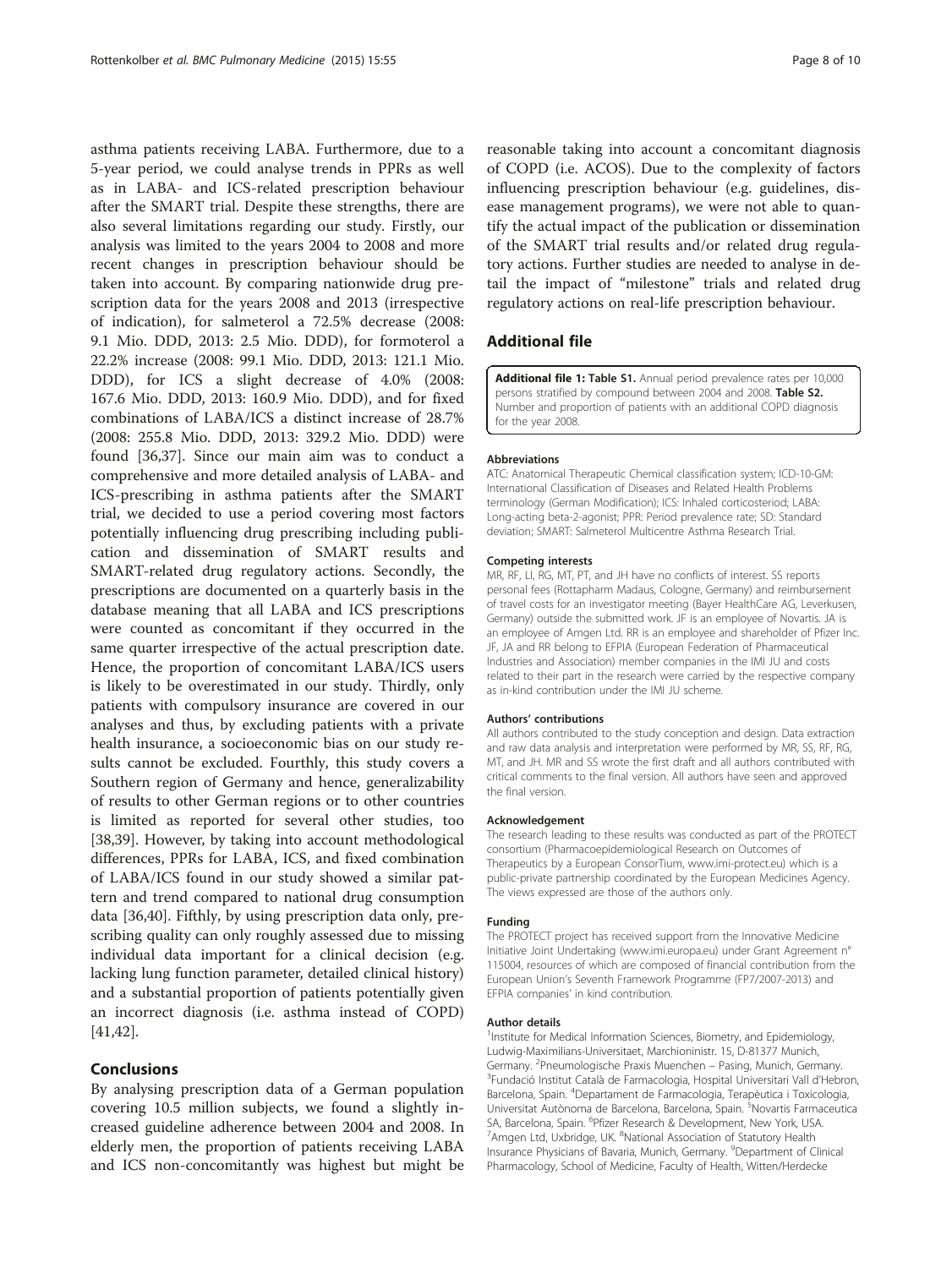<span id="page-8-0"></span>University, Witten, Germany. <sup>10</sup>Philipp Klee-Institute for Clinical Pharmacology, HELIOS Clinic Wuppertal, Wuppertal, Germany.

#### Received: 11 September 2014 Accepted: 22 April 2015 Published online: 06 May 2015

#### References

- 1. Nelson HS, Weiss ST, Bleecker ER, Yancey SW, Dorinsky PM. The Salmeterol Multicenter Asthma Research Trial: a comparison of usual pharmacotherapy for asthma or usual pharmacotherapy plus salmeterol. Chest. 2006;129(1):15–26.
- 2. Global Initiative for Asthma (GINA) Global strategy for asthma management and prevention 2003 [\[www.ginasthma.org\]](http://www.ginasthma.org/) [Accessed 22 March 2015]
- 3. Global Initiative for Asthma (GINA). Global strategy for asthma management and prevention 2014 [\[www.ginasthma.org\]](http://www.ginasthma.org/) [Accessed 22 March 2015]
- 4. U.S. Food and Drug Administration (FDA). FDA talk paper, 14 Aug 2003 [Available from URL: [http://www.fda.gov,](http://www.fda.gov/) cited in WHO Pharmaceuticals Newsletter 2003, No. 04 ([http://apps.who.int/medicinedocs/es/d/Js4947e/](http://apps.who.int/medicinedocs/es/d/Js4947e/1.8.html) [1.8.html](http://apps.who.int/medicinedocs/es/d/Js4947e/1.8.html))] [Accessed 22 March 2015]
- 5. GlaxoSmithKline Inc. 'Dear Healthcare Professional' letter from GlaxoSmithKline Inc, 15 Aug 2003 [URL: [http://www.hc-sc.gc.ca](http://www.hc-sc.gc.ca/), cited in WHO Pharmaceuticals Newsletter 2003, No. 05 ([http://apps.who.int/](http://apps.who.int/medicinedocs/es/d/Js4948e/2.6.html#Js4948e.2.6) [medicinedocs/es/d/Js4948e/2.6.html#Js4948e.2.6](http://apps.who.int/medicinedocs/es/d/Js4948e/2.6.html#Js4948e.2.6))] [Accessed 22 March 2015]
- 6. GlaxoSmithKline Inc. Public advisory from GlaxoSmithKline Inc, 4 Sep 2003 [URL: [http://www.hc-sc.gc.ca,](http://www.hc-sc.gc.ca/) cited in WHO Pharmaceuticals Newsletter 2003, No. 05 [\(http://apps.who.int/medicinedocs/es/d/Js4948e/](http://apps.who.int/medicinedocs/es/d/Js4948e/2.6.html#Js4948e.2.6) [2.6.html#Js4948e.2.6\)](http://apps.who.int/medicinedocs/es/d/Js4948e/2.6.html#Js4948e.2.6)] [Accessed 22 March 2015]
- 7. Lurie P, Wolfe SM. Misleading data analyses in salmeterol (SMART) study. Lancet. 2005;366(9493):1261–2. discussion 1262.
- 8. U.S. Food and Drug Administration (FDA). Long-Acting Beta Agonist (LABA) Information. Information for healthcare professionals - Salmeterol xinafoate (marketed as Serevent Diskus). 11/2005. [[http://www.fda.gov/Drugs/DrugSafety/](http://www.fda.gov/Drugs/DrugSafety/PostmarketDrugSafetyInformationforPatientsandProviders/ucm162673.htm) [PostmarketDrugSafetyInformationforPatientsandProviders/ucm162673.htm](http://www.fda.gov/Drugs/DrugSafety/PostmarketDrugSafetyInformationforPatientsandProviders/ucm162673.htm) ] [Accessed 22 March 2015]
- 9. U.S. Food and Drug Administration (FDA). Long-Acting Beta Agonist (LABA) Information. Information for healthcare professionals - fluticasone propionate; salmeterol xinafoate (marketed as Advair Diskus). 11/2005. [[http://](http://www.fda.gov/Drugs/DrugSafety/PostmarketDrugSafetyInformationforPatientsandProviders/ucm162675.htm) [www.fda.gov/Drugs/DrugSafety/PostmarketDrugSafetyInformationfor](http://www.fda.gov/Drugs/DrugSafety/PostmarketDrugSafetyInformationforPatientsandProviders/ucm162675.htm) [PatientsandProviders/ucm162675.htm](http://www.fda.gov/Drugs/DrugSafety/PostmarketDrugSafetyInformationforPatientsandProviders/ucm162675.htm) ] [Accessed 22 March 2015]
- 10. U.S. Food and Drug Administration (FDA). Information. Information for healthcare professionals - formoterol fumarate (marketed as Foradil). 11/2005. [\[http://www.fda.gov/Drugs/DrugSafety/PostmarketDrugSafetyInformationfor](http://www.fda.gov/Drugs/DrugSafety/PostmarketDrugSafetyInformationforPatientsandProviders/ucm162677.htm) [PatientsandProviders/ucm162677.htm](http://www.fda.gov/Drugs/DrugSafety/PostmarketDrugSafetyInformationforPatientsandProviders/ucm162677.htm) ] [Accessed 22 March 2015]
- 11. U.S. Food and Drug Administration (FDA). Long-Acting Beta Agonist (LABA) Information. Public health advisory: update on Serevent Diskus (salmeterol xinafoate inhalation powder), Advair Diskus (fluticasone propionate & salmeterol inhalation powder), Foradil Aerolizer (formoterol fumarate inhalation powder). 05/2006. [[http://www.fda.gov/](http://www.fda.gov/Drugs/DrugSafety/PostmarketDrugSafetyInformationforPatientsandProviders/ucm162678.htm) [Drugs/DrugSafety/PostmarketDrugSafetyInformationforPatientsand](http://www.fda.gov/Drugs/DrugSafety/PostmarketDrugSafetyInformationforPatientsandProviders/ucm162678.htm) [Providers/ucm162678.htm\]](http://www.fda.gov/Drugs/DrugSafety/PostmarketDrugSafetyInformationforPatientsandProviders/ucm162678.htm) [Accessed 22 March 2015]
- 12. Sears MR. The FDA-mandated trial of safety of long-acting beta-agonists in asthma: finality or futility? Thorax. 2013;68(2):195–8.
- 13. Bundesinstitut für Arzneimittel und Medizinprodukte (BfArM). Anwendungshinweise für Salmeterol in der Asthmatherapie. 2003. [\[http://](http://www.bfarm.de/SharedDocs/Risikoinformationen/Pharmakovigilanz/DE/RI/2003/RI-asi-salmeterol-asthmatherapie-anwendungshinweise.html) [www.bfarm.de/SharedDocs/Risikoinformationen/Pharmakovigilanz/DE/RI/](http://www.bfarm.de/SharedDocs/Risikoinformationen/Pharmakovigilanz/DE/RI/2003/RI-asi-salmeterol-asthmatherapie-anwendungshinweise.html) [2003/RI-asi-salmeterol-asthmatherapie-anwendungshinweise.html](http://www.bfarm.de/SharedDocs/Risikoinformationen/Pharmakovigilanz/DE/RI/2003/RI-asi-salmeterol-asthmatherapie-anwendungshinweise.html)] [Accessed 22 March 2015]
- 14. Arzneimittelkommission der deutschen Ärzteschaft. Empfehlungen zur Therapie des Asthma bronchiale im Erwachsenenalter. AVP-Sonderheft Therapieempfehlungen. September 2001.
- 15. Bundesinstitut für Arzneimittel und Medizinprodukte (BfArM). Langwirksame Beta-Mimetika (Formoterol, Salmeterol) zur Asthmatherapie: Sicherheitsbewertung hinsichtlich respiratorischer Nebenwirkungen, Änderungen der Produktinformationen. 2006. [\[http://www.bfarm.de/](http://www.bfarm.de/SharedDocs/Risikoinformationen/Pharmakovigilanz/DE/RI/2006/RI-beta-mimetika1-aenderung-produktinfo.html) [SharedDocs/Risikoinformationen/Pharmakovigilanz/DE/RI/2006/RI-beta](http://www.bfarm.de/SharedDocs/Risikoinformationen/Pharmakovigilanz/DE/RI/2006/RI-beta-mimetika1-aenderung-produktinfo.html)[mimetika1-aenderung-produktinfo.html\]](http://www.bfarm.de/SharedDocs/Risikoinformationen/Pharmakovigilanz/DE/RI/2006/RI-beta-mimetika1-aenderung-produktinfo.html) [Accessed 22 March 2015]
- 16. Chowdhury BA, Dal PG. The FDA and safe use of long-acting betaagonists in the treatment of asthma. N Engl J Med. 2010;362(13):1169–71.
- 17. Patel M, Shirtcliffe P, Beasley R. The beta-2 agonist debate: is there still a problem? Curr Opin Allergy Clin Immunol. 2013;13(1):58–62.
- 18. British Thoracic Society Scottish Intercollegiate Guidelines Network. British Guideline on the Management of Asthma. Thorax 2008, 63 Suppl 4:iv1-121.
- 19. Cazzola M, Segreti A, Bettoncelli G, Calzetta L, Cricelli C, Pasqua F, et al. Change in asthma and COPD prescribing by Italian general practitioners between 2006 and 2008. Prim Care Respir J. 2011;20(3):291–8.
- 20. Elkout H, Helms PJ, Simpson CR, McLay JS. Changes in primary care prescribing patterns for paediatric asthma: a prescribing database analysis. Arch Dis Child. 2012;97(6):521–5.
- 21. The Bavarian association of statutory health insurance physicians (Kassenärztliche Vereinigung Bayerns) [\[http://www.kvb.de/\]](http://www.kvb.de/) [Accessed 22 March 2015]
- 22. WHO. Anatomical Therapeutic Chemical (ATC) classification index. Geneva: WHO Collaborating Centre for Drug Statistics Methodology; 1992.
- 23. Graubner B. ICD-10-GM Internationale statistische Klassifikation der Krankheiten und verwandter Gesundheitsprobleme, 10. Revision, German Modification, Version 2009. Deutscher Ärzte-Verlag: Köln; 2008.
- 24. Statistics on the memebers of the German statutory health insurances [[http://www.bmg.bund.de/krankenversicherung/zahlen-und-fakten-zur](http://www.bmg.bund.de/krankenversicherung/zahlen-und-fakten-zur-krankenversicherung.html)[krankenversicherung.html\]](http://www.bmg.bund.de/krankenversicherung/zahlen-und-fakten-zur-krankenversicherung.html) [Accessed 22 March 2015]
- 25. Higashi A, Zhu S, Stafford RS, Alexander GC. National trends in ambulatory asthma treatment, 1997–2009. J Gen Intern Med. 2011;26(12):1465–70.
- 26. Price D, Virchow C. Trends in prescribing of inhaled corticosteroids alone and in combinaton with long-acting beta2-agonists in Europe in 2004–2009. In: World allergy congress. Dubai: UAE; 2010.
- 27. Lim HS, Choi SM, Lee J, Park YS, Lee SM, Yim JJ, et al. Responsiveness to inhaled corticosteroid treatment in patients with asthma-chronic obstructive pulmonary disease overlap syndrome. Annals of allergy, asthma & immunology: official publication of the American College of Allergy, Asthma, & Immunology. 2014;113(6):652–7.
- 28. Bero LA, Grilli R, Grimshaw JM, Harvey E, Oxman AD, Thomson MA. Closing the gap between research and practice: an overview of systematic reviews of interventions to promote the implementation of research findings. The Cochrane Effective Practice and Organization of Care Review Group. BMJ. 1998;317(7156):465–8.
- 29. Boaz A, Baeza J, Fraser A, European Implementation Score Collaborative G. Effective implementation of research into practice: an overview of systematic reviews of the health literature. BMC Res Notes. 2011;4:212.
- 30. Licskai C, Sands T, Ong M, Paolatto L, Nicoletti I. Using a knowledge translation framework to implement asthma clinical practice guidelines in primary care. Int J Qual Health Care. 2012;24(5):538–46.
- 31. Marcano Belisario JS, Huckvale K, Greenfield G, Car J, Gunn LH. Smartphone and tablet self management apps for asthma. Cochrane Database Syst Rev. 2013;11:CD010013.
- 32. Minard JP, Dostaler SM, Taite AK, Olajos-Clow JG, Sands TW, Licskai CJ, et al. Development and implementation of an electronic asthma record for primary care: integrating guidelines into practice. J Asthma. 2014;51(1):58–68.
- 33. Mehring M, Donnachie E, Mutschler R, Hofmann F, Keller M, Schneider A. Disease management programs for patients with asthma in Germany: a longitudinal population-based study. Respir Care. 2013;58(7):1170–7.
- 34. Piening S, Haaijer-Ruskamp FM, de Vries JT, van der Elst ME, de Graeff PA, Straus SM, et al. Impact of safety-related regulatory action on clinical practice: a systematic review. Drug Saf. 2012;35(5):373–85.
- 35. Schachtele S, Tumena T, Gassmann KG, Fromm MF, Maas R. Implementation of warnings from Dear Doctor Letters (Rote-Hand-Briefe): an analysis of medication data from a large cohort of elderly patients. Dtsch Arztebl Int. 2014;111(15):255–63.
- 36. Lemmer B. Bronchospasmolytika und Antiasthmatika. In: Schwabe U, Paffrath D, editors. Arzneiverordnungs-Report 2009. Heidelberg: Springer Medizin Verlag; 2009.
- 37. Lemmer B. Bronchospasmolytika und Antiasthmatika. In: Schwabe U, Paffrath D, editors. Arzneiverordnungs-Report 2014. Heidelberg: Springer-Verlag Berlin; 2014.
- 38. Arnlind MH, Wettermark B, Nokela M, Hjemdahl P, Rehnberg C, Jonsson EW. Regional variation and adherence to guidelines for drug treatment of asthma. Eur J Clin Pharmacol. 2010;66(2):187–98.
- 39. Bianchi M, Clavenna A, Bonati M. Inter-country variations in antiasthmatic drug prescriptions for children. Systematic review of studies published during the 2000–2009 period. Eur J Clin Pharmacol. 2010;66(9):929–36.